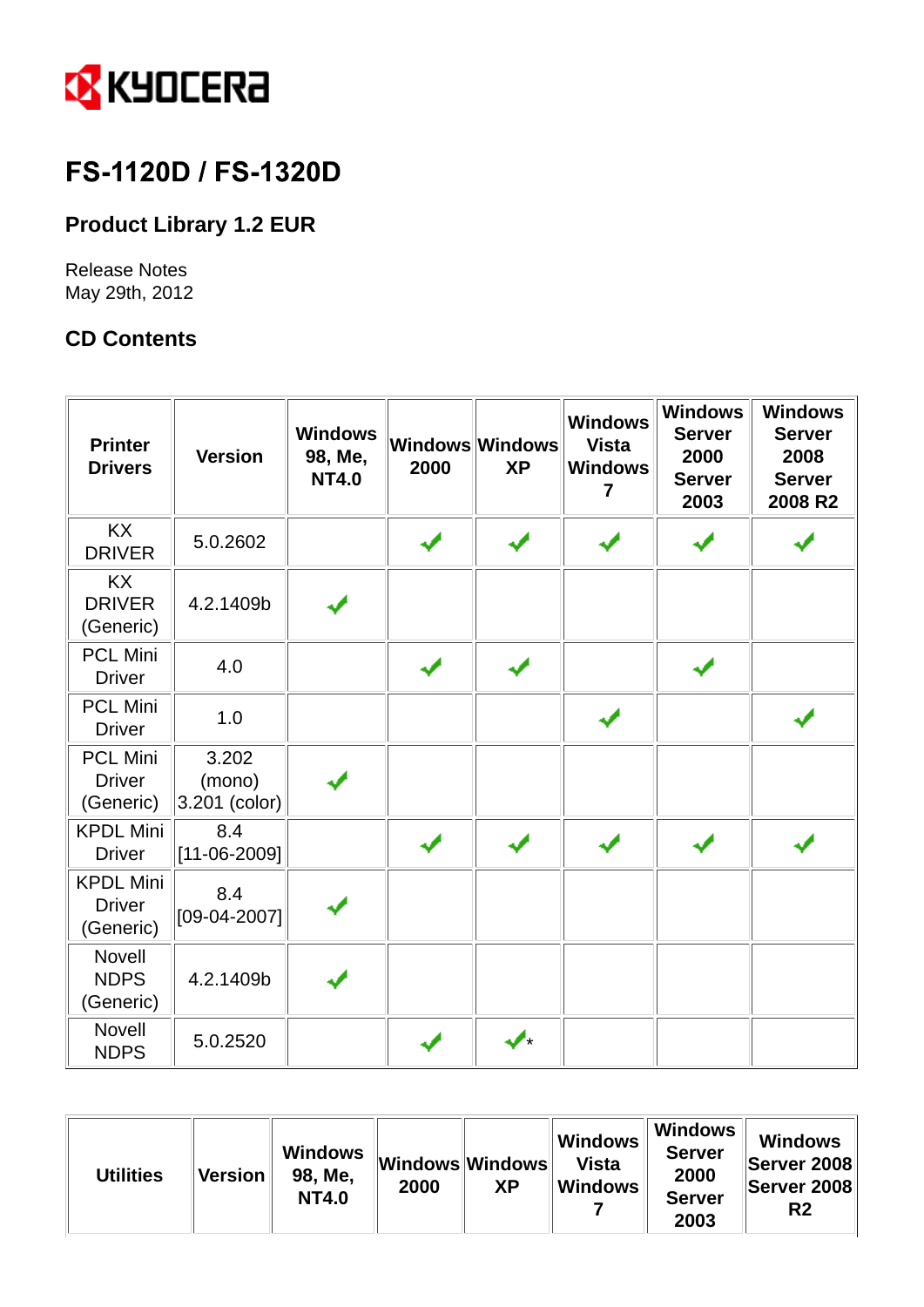| <b>KMnet</b><br>Viewer**               | 5.1.1230 |  |   |   |  |
|----------------------------------------|----------|--|---|---|--|
| <b>KPrint</b>                          | 5.1.8    |  |   |   |  |
| Quick<br>Network<br>Setup              | 2.0.7    |  | ✔ | ≁ |  |
| $\ $ Driver Deleter $\ $ 2.9.2619 $\ $ |          |  |   |   |  |

- (\*) Supports 32-bit version of Windows operating systems only.
- (\*\*) Does not support local connection.
- For **Mac OS X**, install PPD Driver version 8.4 included in the packages for OS X 10.4 and For **Mac**  $\sim$  ...  $\sim$  **OS X 10.5 and higher.**

**Note:** Mac OS X drivers are located in the **\Mac OS X** folder. Please follow the instructions in the README file to unpack and install the drivers.

- For **Linux**, install PPD Driver version 8.4. These files are located in the **\Linux** folder.  $\checkmark$ Please see the ReadMe.htm file for installation instructions.
- $\triangleright$  KPrint is located in the \Network\ folder on the CD.
- ▶ Driver Deleter and Driver Info are located in the \Utility\ folder on the CD.

## **Windows 98, Me, and NT 4.0**

Install generic printer drivers with the **Add Printer** wizard.

- **1.** Click **Start** in the Windows taskbar.
- **2.** Click **Settings**.
- **3.** Click **Printers**.
- **4.** Click **Add a printer** in the **Printer Tasks** group box on the left.
- **5.** The **Add a Printer** wizard page appears. Click **Next** and follow the instructions.
- **6.** Browse through the CD to locate the appropriate Oemsetup.inf file.
- **7.** When the **Completing the Add Printer Wizard** page appears, click **Finish**.

| Driver Type                     | Windows 98/Me location on CD                                         | <b>Windows NT 4.0 location on CD</b>                               |  |  |
|---------------------------------|----------------------------------------------------------------------|--------------------------------------------------------------------|--|--|
| KX DRIVER                       | NPrnDrv\KXDriver\32bit\Legacy<br>$OS\$                               | \PrnDrv\KXDriver\32bit\Legacy<br><b>OSWT</b>                       |  |  |
| PCL Mini Driver<br>(Monochrome) | NPrnDrv\PCL 5e<br>UniDriver\Legacy_OS\Win9x_Me<br>\(language)        | <b>NPrnDrvNPCL 5e</b><br>UniDriver\Legacy_OS\WinNT4<br>\(language) |  |  |
| KPDL Mini Driver                | <b>NPrnDrv\KPDL</b><br>Mini-driver\Legacy_OS\Win9x_Me<br>\(language) | \PrnDrv\KPDL<br>Mini-driver\Legacy_OS\WinNT4<br>\(language)        |  |  |

Kyocera generic printer drivers do not support the Post Installer.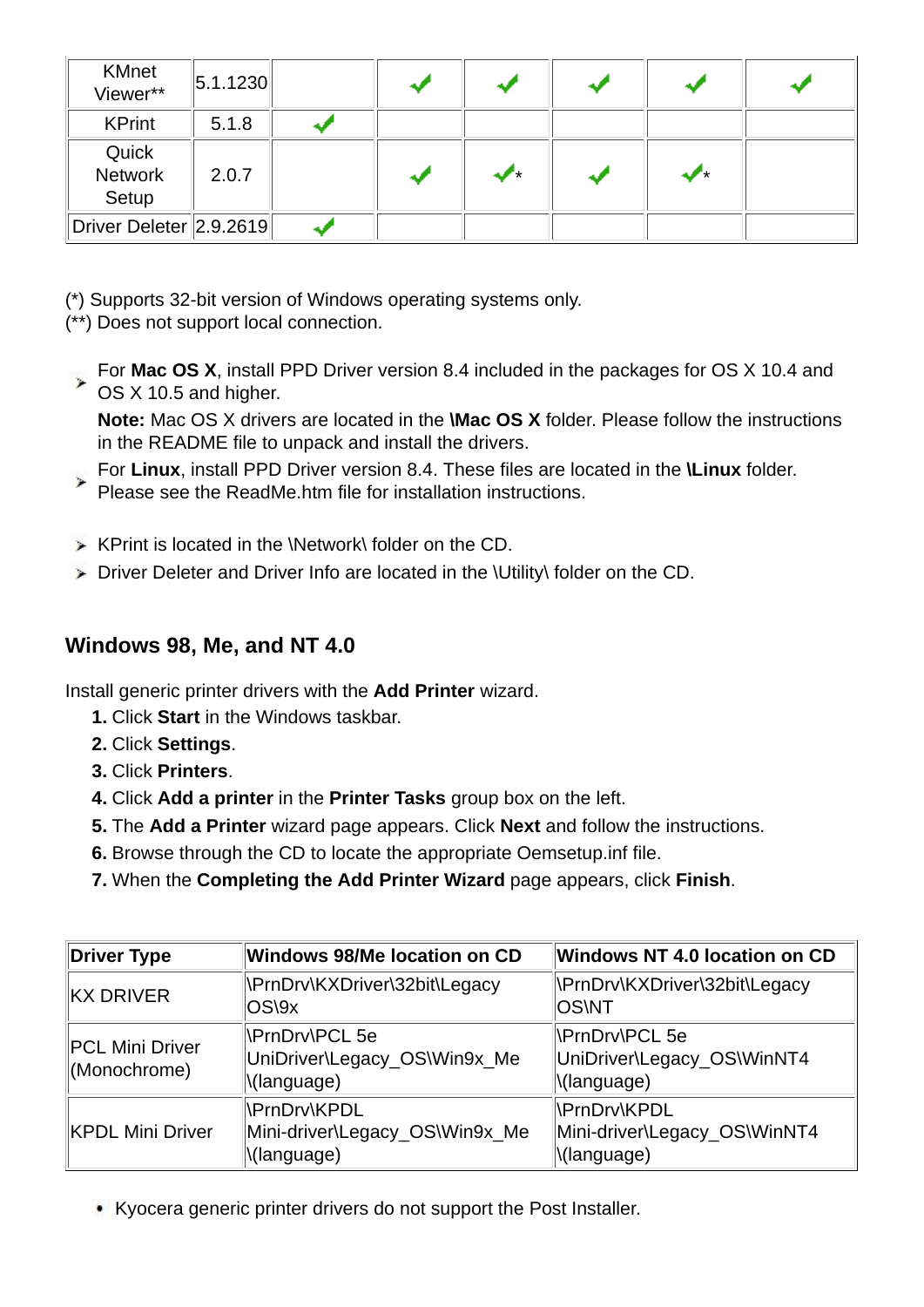## **Documentation on this CD**

We recommend Adobe® Reader® 8.0 or later to read the PDF documentation. Earlier versions might not display the content correctly.

| <b>Document</b>                                              | Location                              | <b>Supported languages</b>                                                                                                                                                                                   |
|--------------------------------------------------------------|---------------------------------------|--------------------------------------------------------------------------------------------------------------------------------------------------------------------------------------------------------------|
| this file (readme.html)                                      | \Document\readme                      | English                                                                                                                                                                                                      |
| FS-1120D / FS-1320D<br><b>Operation Guide</b>                | <b>Nocument</b><br><b>\Usermanual</b> | English, French, German, Italian, Spanish,<br>Portuguese, Czech, Danish, Finnish, Greek,<br>Hungarian, Dutch, Norwegian, Polish,<br>Romanian,<br>Russian, Swedish, Turkish, Arabic                           |
| FS-1120D / FS-1320D<br>Quick Installation Guide  \Usermanual | <b>Nocument</b>                       | English, French, German, Italian, Spanish,<br>Portuguese, Czech, Danish, Finnish, Greek,<br>Hungarian, Dutch, Norwegian, Polish,<br>Romanian,<br>Russian, Swedish, Turkish, Arabic, Lithuanian,<br>Slovenian |
| Kyocera Command<br>Center<br><b>Operation Guide</b>          | <b>Document</b>                       | English                                                                                                                                                                                                      |
| <b>PRESCRIBE</b><br>Commands<br><b>Command Reference</b>     | <b>\Document</b>                      | English                                                                                                                                                                                                      |
| <b>PRESCRIBE</b><br>Commands<br><b>Technical Reference</b>   | <b>\Document</b>                      | English                                                                                                                                                                                                      |
| FS-1120D / FS-1320D<br><b>Printer Driver User</b><br>Guide   | <b>\Document</b>                      | English                                                                                                                                                                                                      |
| <b>KMnet Viewer</b><br><b>User Guide</b>                     | <b>\Document</b>                      | English                                                                                                                                                                                                      |
| <b>KPrint Installation</b><br>Guide                          | <b>\Document</b>                      | English                                                                                                                                                                                                      |

### **Known Issues:**

#### **All Windows Operating Systems**

 The CD menu may not launch properly if the Windows operating system is not updated with the latest service packs and critical updates.

**Solution:** Update the Windows operating system with the latest service packs.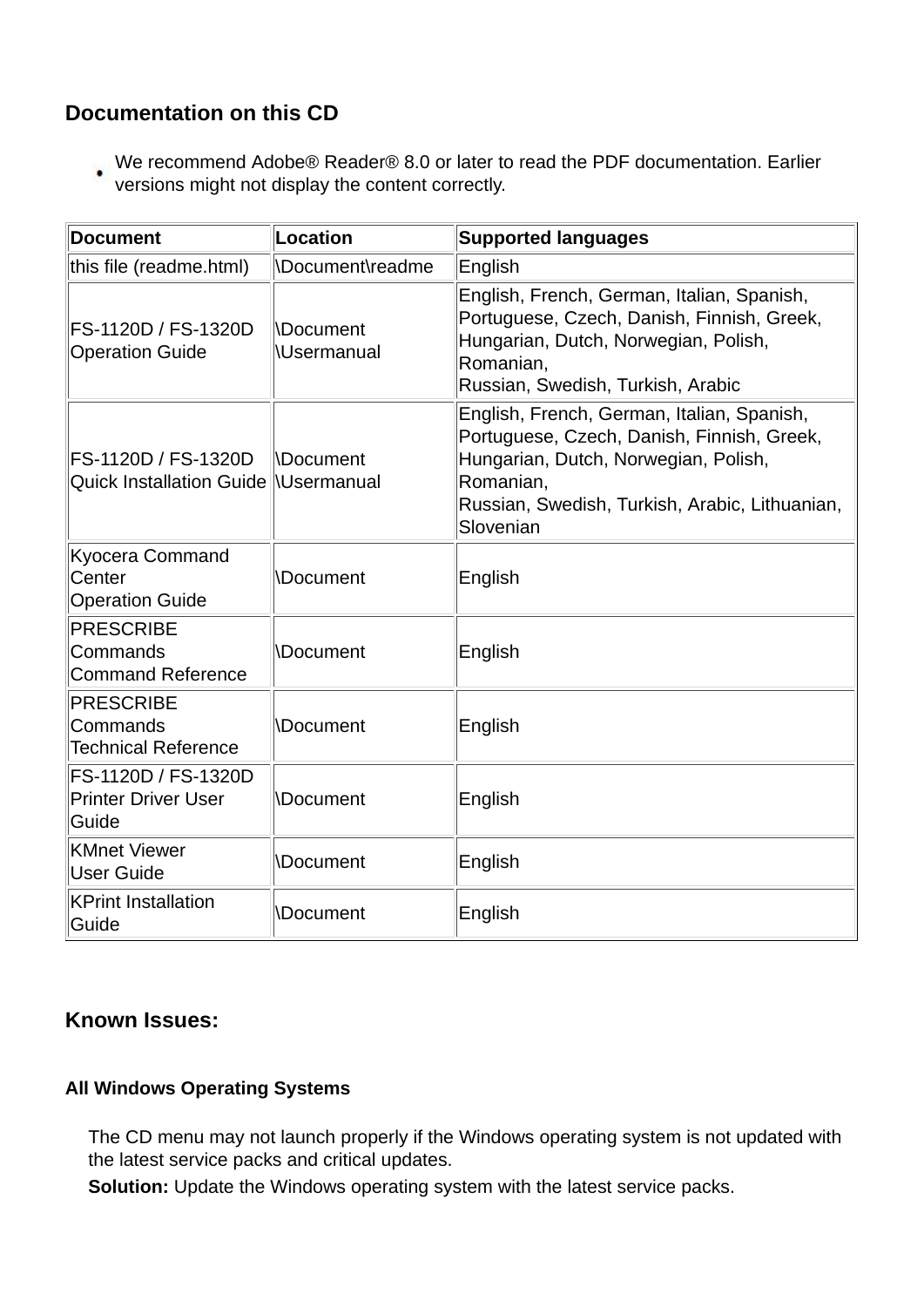KMnet Viewer may not install correctly on PCs using Microsoft Windows Installer before 3.1 v2.

**Solution:** Update to the latest service pack and install the latest Microsoft Windows Installer.

When updating a utility using the CD Software Installer, the utility installed incorrectly. This is a known issue with the Microsoft Windows Installer.

**Solution:** Uninstall the previous version of the utility before installing the new one.

 If the KX DRIVER is uninstalled immediately after installation, the uninstallation fails. **Solution:** Restart the PC and uninstall the KX DRIVER.

 Status Monitor is not available from the client side in a server-client environment on Microsoft Windows Server 2000, 2003, and 2008.

 USB connected print devices are unable to enter standby and log 0 page jobs. **Solution:** Disable bidirectional support in the Ports tab of the Printer Properties window.

Adobe® Reader® 8.0 or later is required to read the PDF documentation.

#### **Windows 2000 / 2003**

On a Windows 2000 client using a 64-bit Windows 2003 Server, a shared PCL mini-driver will display an error with the display of Printer Properties or Printing Preferences. The message will read "Printer Properties cannot be displayed" or "Printer Preferences cannot be displayed." Microsoft has acknowledged that this is a known issue with the 64-bit version of Windows Server 2003.

**Solution:** Use a 32-bit Windows XP Client with the 64-bit Windows 2003 Server. Install the shared printer on the Windows XP client and set the Printer Properties and Printing Preferences from the Windows XP Client.

#### **Windows XP / Vista / Windows 7**

 Although a user has administration privileges on a machine, the user may not have admin privileges on for a printer running on that machine.

**Solution:** Run the driver in administrator mode by choosing "Run as Administrator".

 Driver Deleter and KM Uninstaller will not remove printer drivers installed with the Add Print Wizard.

#### **Solution:**

**1.** Reboot the PC. If this is not possible, make sure that all applications using the driver are closed.

- **2.** Delete the printers from the Printer Manager.
- **3.** Close all Printer Property boxes.
- **4.** Right-click on a blank spot in the printer manager to access Printer Server Properties.
- **5.** Select **Run as Administrator**.
- **6.** Select **Printer Server Properties**.
- **7.** On the Driver tab, highlight all drivers that you wish to remove and click on **Remove**.
- **8.** On the pop-up dialogue, select **Remove Driver** and **Driver Package**.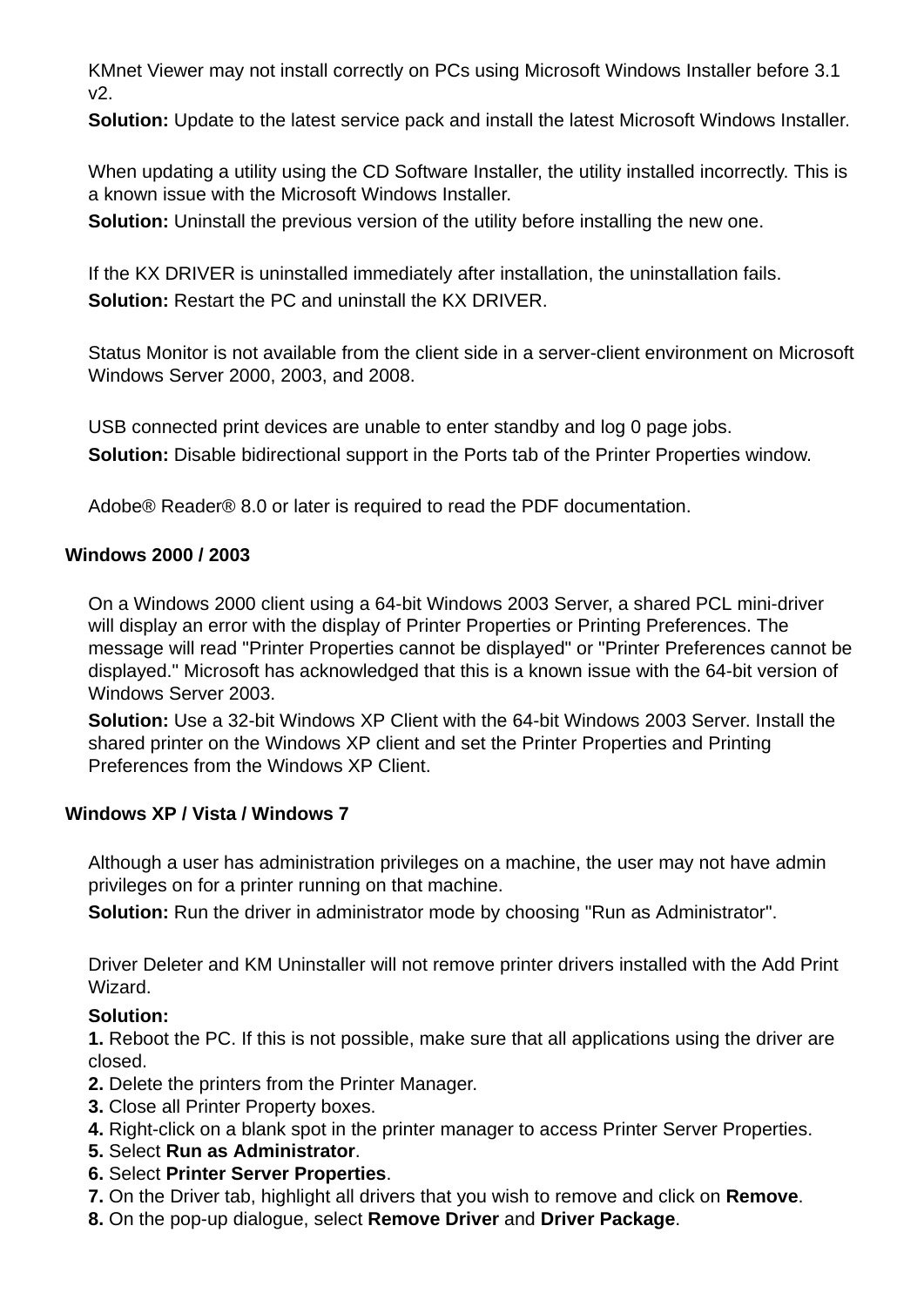**9.** Click OK on the rest of the screens until you can see that the driver has been removed.

#### **Windows XP / Vista / Windows 7, KX DRIVER Only**

EMF (enhanced metafile) spooling is not supported for KPDL printing.

HTML Help is supported only in English.

An extra blank page prints when a Microsoft Word 2007 document is printed when both mixed paper sizes and Duplex is selected. This is a known limitation in Word 2007.

Some objects in PowerPoint 2007 do not print in Poster mode for 3x3 pages or more. This is a known limitation in PowerPoint 2007.

In Vista and Windows 7, Custom Paper Size is missing from the Paper Size list of Windows Photo Gallery/Photo Viewer. This is a known limitation in the Photo Printing Wizard (PPW) application.

Interactive services dialog detection messages pop-up when printing mixed sized documents in booklet mode on the 64-bit version of Vista.

When adding a 32-bit driver to a shared printer on a server running a 64-bit version of Windows, the model name may appear multiple times in *Share this Printer*. **Solution:** To avoid displaying multiple model names, choose "Have Disk" when using the "Additional Drivers..." option and browse to the x86 driver INF file for the desired model to install it.

KPDL pass through mode fails when printing in Illustrator 10 (Illustrator CS). This is a known limitation in Illustrator 10 on Vista and Windows 7.

#### **Windows Vista / Windows 7, KPDL and PCL Mini-drivers Only**

 Some KPDL mini-driver features may be selected without the associated peripheral device attached to the printer.

 **Solution:** Verify that the associated peripheral device is attached to the printer before using the feature.

If any of the Device Settings are manually changed in Printer Properties/Device Settings, Auto Configure support will be deactivated for those changed settings until the system is rebooted.

**Solution:** To activate the Auto Configure support again, reboot the system. If rebooting is not an option, reinstall the driver and wait several minutes for the Auto Configure to begin.

For the PCL mini-drivers, the paper size "User Defined Size" may appear in some applications as an option. Selecting this paper size will cause the printer to use a default size, such as Letter/A4.

 **Solution:** Ignore this entry. If a custom size is needed, add a Custom Form on the Printer Server Properties dialog box.

Auto-configuration for Printer Memory may not function for some printers with on-board